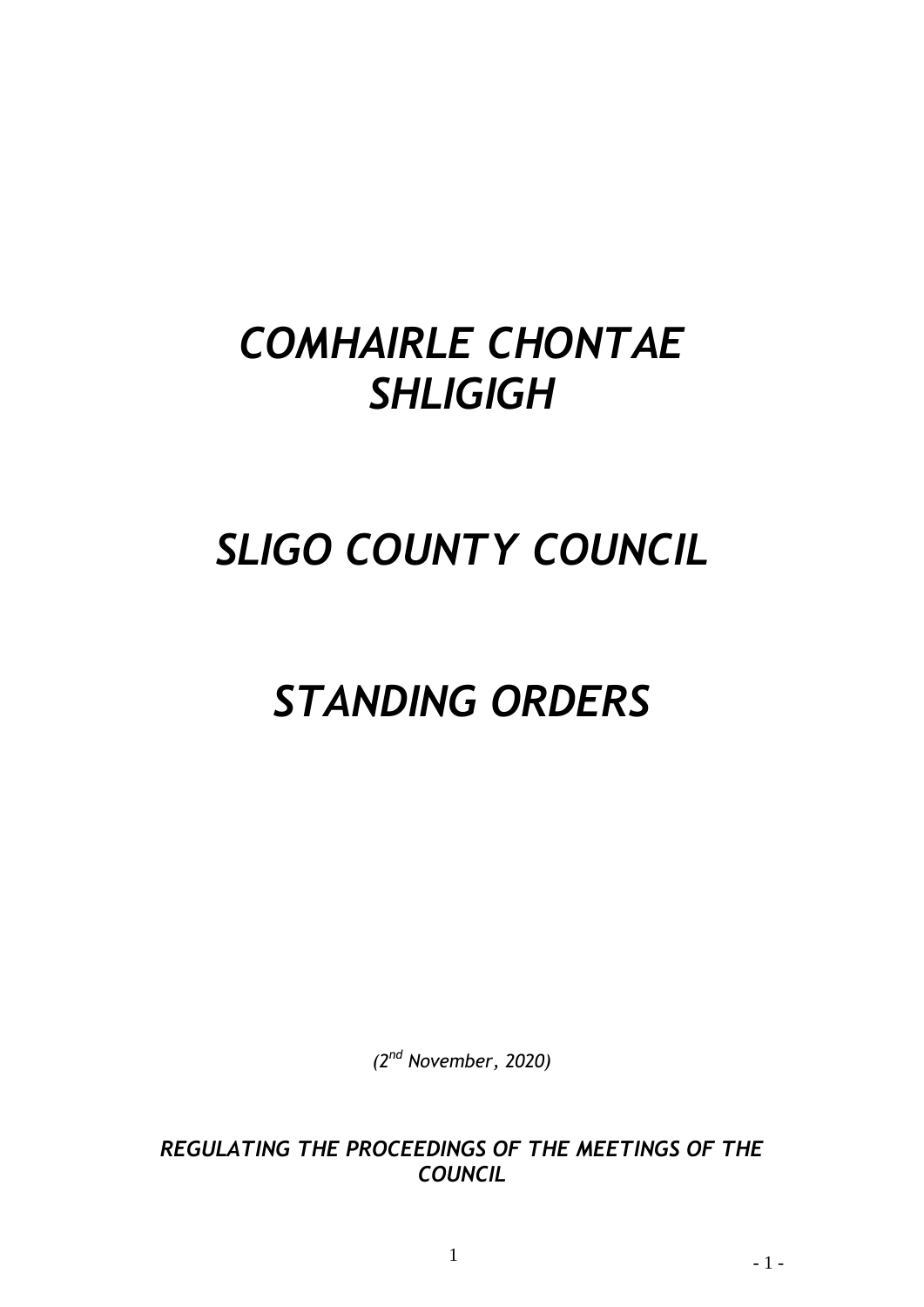## **Index to Standing Orders**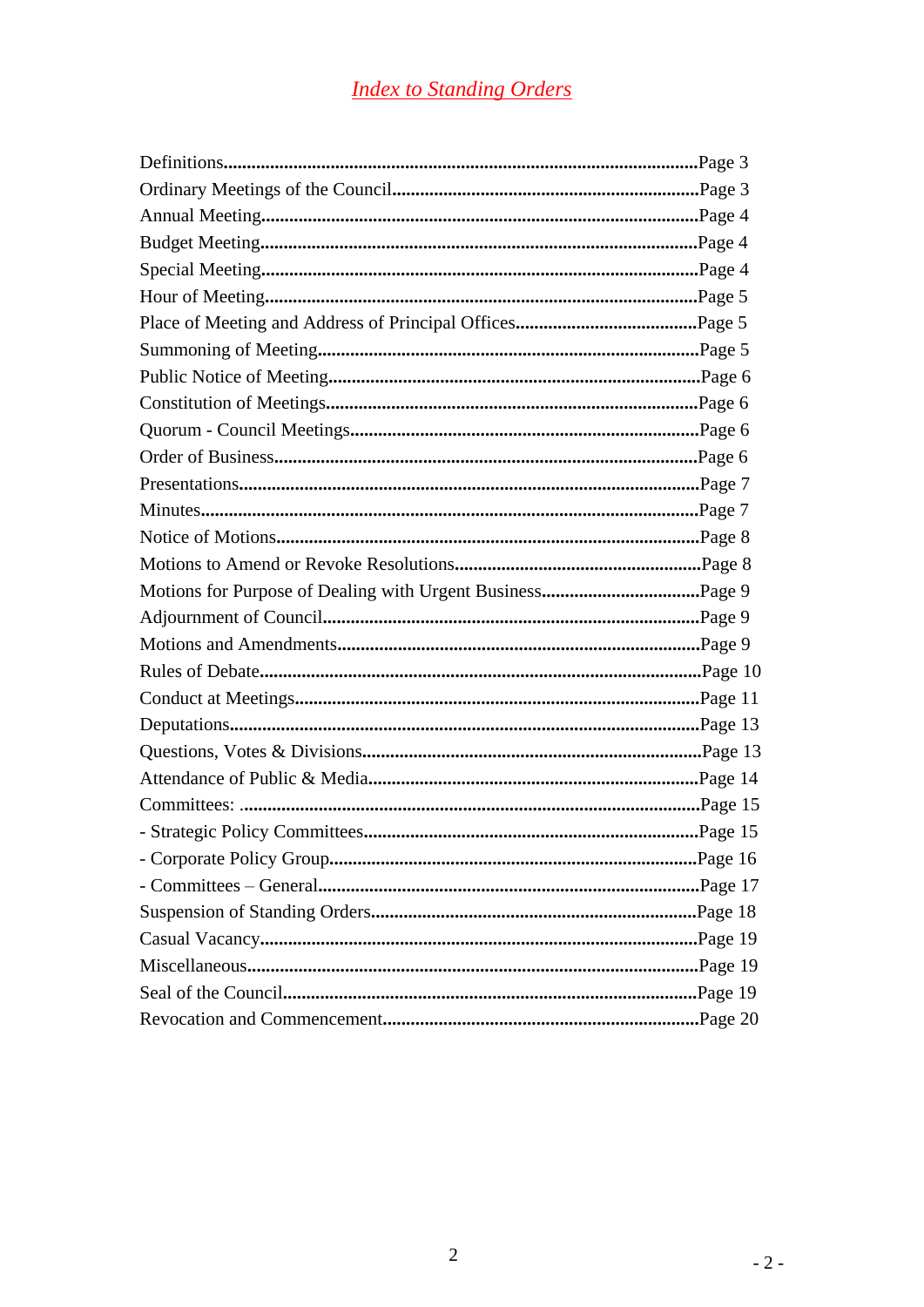## *Standing Orders for Meetings of Sligo County Council*

We, the County Council of the County of Sligo, in pursuance of the power vested in us by Schedule 10 of the Local Government Act, 2001, as amended by Section 57 of the Local Government Reform Act 2014, and of every other power hereunto enabling hereby make the undermentioned Standing Orders for the regulation of the Council's proceedings and business.

#### **Definitions**

In these Orders "Council" means the County Council for the Administrative County of Sligo.

"Councillor" means a person elected or chosen to fill the office of Councillor for the Administrative County of Sligo.

"Cathaoirleach" means a Chairperson who shall be elected and hold office in accordance with Part 5 (Section 31) of the Local Government Act, 2001, *amended* by Schedule 1 Part 1 of the Local Government Reform Act 2014

The "Chief Executive" means the Chief Executive for the Administrative County of Sligo for the purposes of Section 54 of the Local Government reform Act 2014, or in his absence such other person as is duly authorised to act for him/her.

The "Meetings Administrator" means an officer or other such person acting for him/her who has been assigned the duties of meetings administration.

The "Director of Services" means an officer or other such officer acting for him/her with responsibility for a programme or programmes of works.

The word "month" when used in Resolutions, Standing Orders and Regulations of the Council shall be deemed to mean a calendar month.

"A Point of Order" shall be a question dealing only with the conduct of procedure of a debate.

In the computation of a number of clear days, both of the terminal days are to be excluded. In counting clear days where the number of days notice does not exceed seven, Sundays and Christmas day are not to be included in the computation. If the notice exceeds seven days, Sundays and Christmas Day are to be reckoned.

#### **Ordinary Meetings of the Council**

**1.** Unless upon any occasion when it is otherwise fixed by statute or by resolution of the Council, Ordinary Meetings of the Council shall be held on the  $1<sup>st</sup>$  Monday of each of the months January – December excluding August, except where the  $1<sup>st</sup>$  Monday is a Bank Holiday where the meeting shall be held on the  $2<sup>nd</sup>$  Monday.

#### **Annual Meeting**

**2.** In accordance with Paragraph 4, Section 10 of the Local Government Act, 2001, as amended by Section 57 of the Local Government Reform Act, 2014, In every year in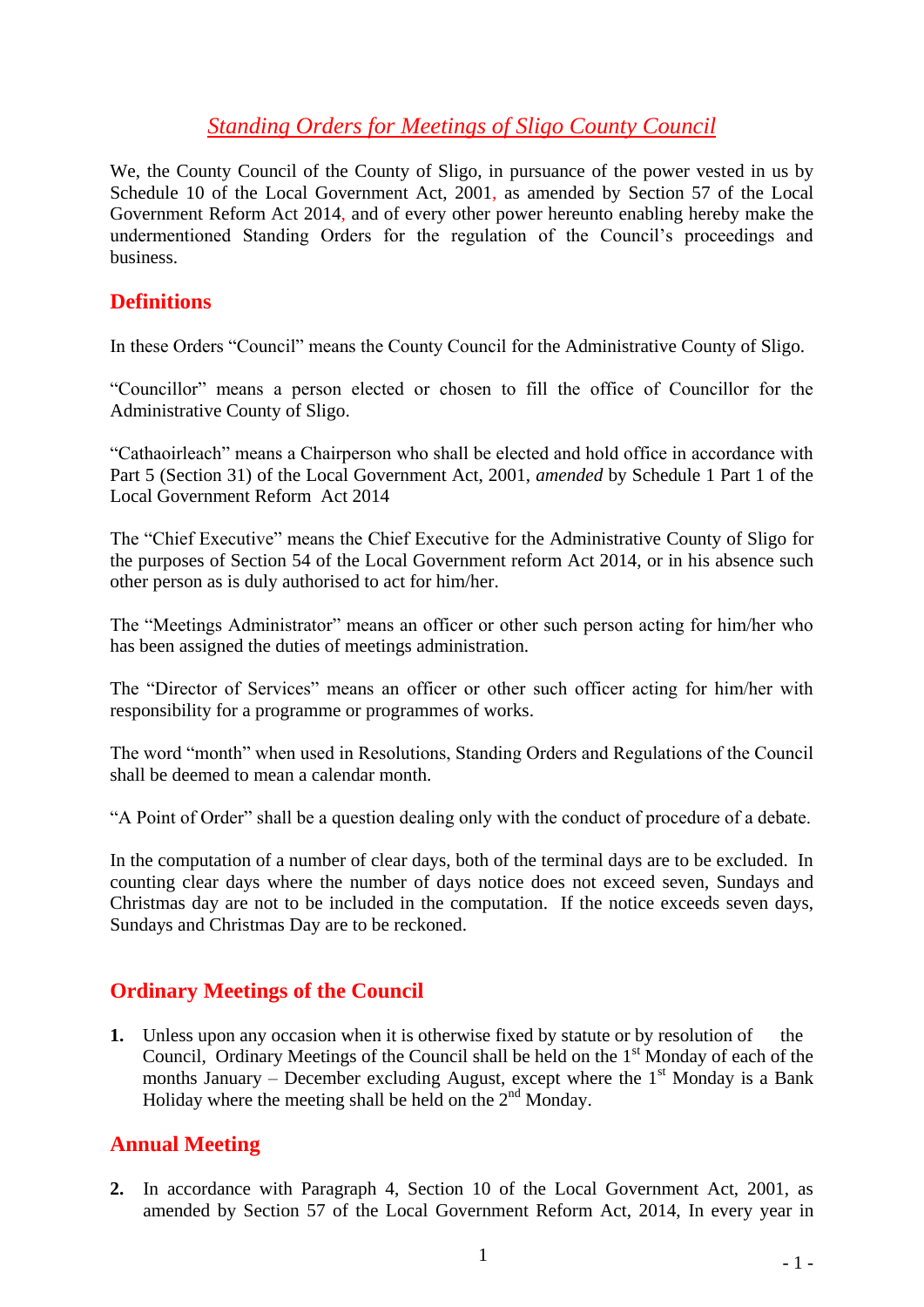which a local election is held the Annual Meeting shall be held on the fourteenth day after the polling day or, where the poll is for any reason countermanded, interrupted or adjourned, after the day on which the poll is completed or the fresh poll is held.

Where the fourteenth day is an excluded day the meeting shall be held on the next following day which is not an excluded day.

In every other year the Annual Meeting shall be on such day within the period 14 days either side of the anniversary of the first Annual Meeting.

Whenever an Annual Meeting is for any reason not held on the appointed day the meetings administrator shall, following consultation with the Cathaoirleach, or if the office of Cathaoirleach is vacant or he / she is unable to act, with the Leas-Cathaoirleach, convene a meeting for a day which the administrator considers to be the earliest convenient date for that purpose.

In an election year Sligo County Council publish a notice of its Annual Meeting in at least one newspaper circulating in its administrative area. The notice shall state the date of the Annual Meeting and where appropriate that the first business of the meeting will be the election of the Cathaoirleach, and specify the joint bodies and other bodies to which the local authority is entitled to make appointments at that meeting or subsequently. The notice shall be in a form and published within the period prescribed by regulations.

At an Annual Meeting in an election year the meetings administrator shall read out the names of persons duly elected as members of Sligo County Council. Subject to this, the election of a Cathaoirleach is to be the first business of an Annual Meeting and the next business, the election of a Leas-Cathaoirleach.

In the case of the Annual Meeting in an election year the business to be transacted after the election of the Cathaoirleach and the Leas-Cathaoirleach shall include the consideration of the election, appointment or nomination of members of joint bodies or other bodies elected, appointed or nominated by Sligo County Council

#### **Budget Meeting**

**3.** The Budget Meeting shall be held during the period prescribed by regulations for that purpose.

#### **Special Meeting**

**4.** In accordance with Section 44 and Schedule 10 of the Local Government Act 2001, as updated by Part 3 of Local Government Reform Act, 2014, A Special Meeting of the Council may be convened at any time by the Cathaoirleach or if the office of Cathaoirleach is vacant or the Cathaoirleach is unable to act, by the Leas-Cathaoirleach, on foot of a request in writing presented to him or her by any five Councillors.

Where the Cathaoirleach refuses or neglects to act on foot of a request within 7 days of it being presented to him/her, the Councillor making the request may convene a meeting. The provisions of paragraph 6 of schedule 10 of the Local Government Act, 2001 apply in relation to calling of such meeting.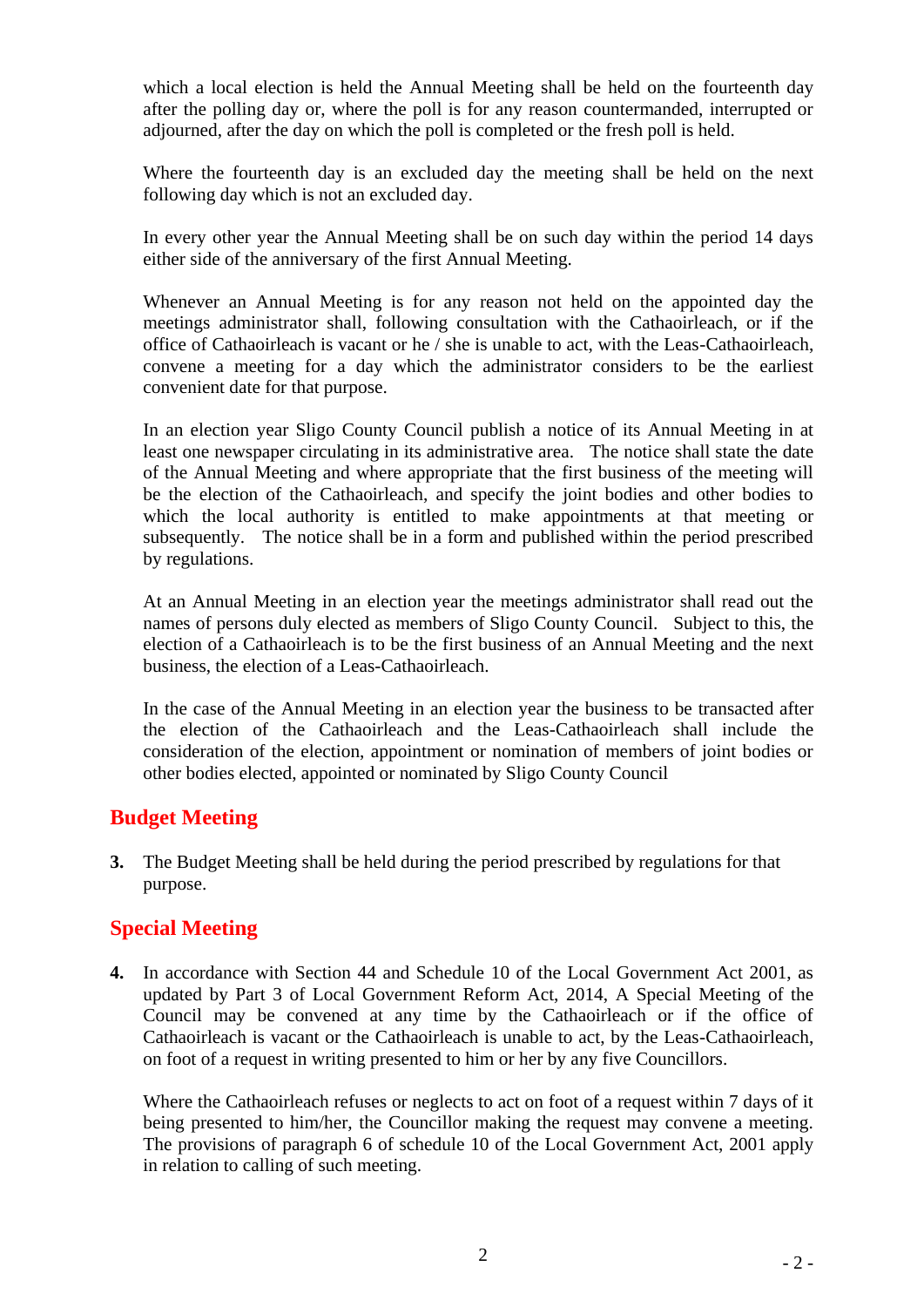### **Hour of Meeting**

**5.** The hour of meeting of the Council shall be at 10 a.m. or at such other hour as may from time to time be fixed by resolution of the Council, meetings starting at 10 a.m. to finish by 5.00pm.

#### **Place of Meeting and Address of Principal Offices**

**6.** In so far as practicable the place for holding meetings of the Council shall be the principal offices at County Hall and meetings shall normally be held there, provided that the Council may from time to time by resolution appoint an alternative location for a particular meeting.

In the event that it is not practicable to hold the meeting at the principal offices, the Cathaoirleach may, in exceptional circumstances, determine the venue for the meeting. This facility will also apply to the Chairs of the Municipal Districts.

The address of the principal offices for the purposes of these Standing Orders is County Hall, Riverside, Sligo.

#### **Summoning of Meeting**

**7.** A notification to attend a meeting, other than a budget meeting shall (a) be sent or delivered or transmitted by electronic mail to each Councillor, (b) specify the place, date and time of the meeting, and (c) give not less than 3 clear days notice. The 3 clear days shall only exclude (i) normal day for receipt of the notice, and (ii) the day of the meeting.

Meeting agenda and associated documentation will be transmitted to Councilors by electronic means, including email and extranet facility, with the exception of documents for the budget meeting.

A notification shall include or be accompanied by an Agenda listing the business to be transacted at the meeting. Subject to Standing Order 20 no business shall be transacted at a meeting other than that specified in the Agenda which relates to the meeting or business required by the Act, or otherwise by law to be transacted at the meeting.

An Agenda which has been sent or delivered for this purpose may be altered (whether by way of addition, deletion or otherwise) if an Agenda specifying the alteration is delivered or sent to each Councillor not less than 3 clear days before the day on which the meeting is to be held.

In the case of a Special Meeting convened by requisition under Standing Order 4, a copy of the requisition shall be sent with the notification.

**8.** A notification shall have the signature of the meetings administrator and any document claiming to have that signature shall be deemed, until the contrary is proved to have been duly issued or given with the authority of the local authority.

Want of service or non-receipt of a notification by any Councillor or lack of a signature or any other defect in the notification does not affect the validity of a meeting or of any act or thing done at the meeting.

For the purposes of this Standing Order "signature" includes a facsimile of a signature by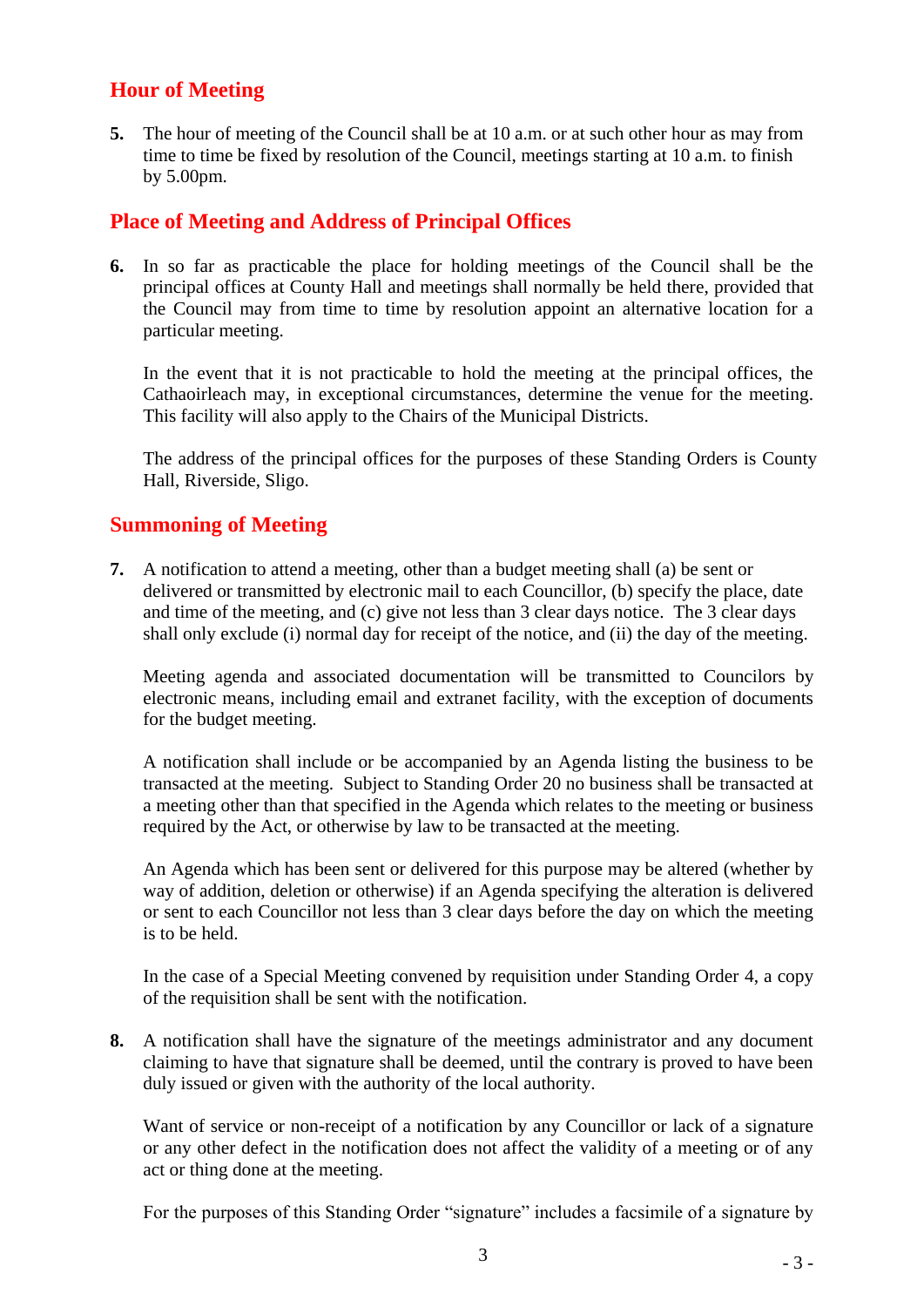whatever process reproduced or a printed version of the name of the meetings administrator.

## **Public Notice of Meeting**

**9.** Public notice of the place, date and time of a meeting other than Sligo County Council's budget meeting shall be displayed not less than three clear days before the day of the meeting in or at its principal offices at County Hall, Riverside.

The Notice will include the Agenda for the meeting or specify a place where the Agenda can be inspected and in the case of a meeting requisitioned under Standing Order no. 4 the Agenda shall include or be accompanied by a copy of the requisition.

Subject to any arrangements as it may make, the Council will supply a copy of a public notice and agenda to the media.

#### **Constitution of Meetings**

- **10.** The Chair shall be taken by the Cathaoirleach at a meeting of the Council within 30 minutes after the time appointed for such meeting or in his / her absence by the Leas-Cathaoirleach or otherwise by a Councillor called thereto by general agreement or chosen by vote of the Councillors present to chair the meeting and such Councillor shall leave the chair on the arrival at the meeting of the Cathaoirleach or Leas-Cathaoirleach.
- **11**. The names of the Councillors present shall be recorded in a register held for that purpose.

#### **Quorum**

**12.** The quorum for meetings of Sligo County Council is six

Whenever a meeting of the Council is abandoned owing to failure to obtain a quorum the names of those present at the time and place appointed for such meeting shall be recorded by the meetings administrator and they shall for all purposes be deemed to have attended a duly constituted meeting.

If a quorum is not present within thirty minutes after the time fixed for the meeting (or at any time during the meeting), the meeting shall stand adjourned to a day to be named by the Cathaoirleach.

#### **Order of Business**

- **13.** The Order of Business at all meetings other than Annual Meetings, Local Authority Budget Meetings and Special Meetings shall, subject to the provisions of any enactments, be as follows:
	- (i) Confirmation of Minutes;
	- (ii) Business prescribed by Statute, Standing Orders or Resolutions of the Council for transaction at such meeting;
	- (iii) Consideration of reports and recommendations by Executive;
	- (iv) Other business set forth in the Notice convening the meeting including business submitted by the Chief Executive;
	- (v) Notices of Motion in the order in which they have been received;
	- (vi) Correspondence;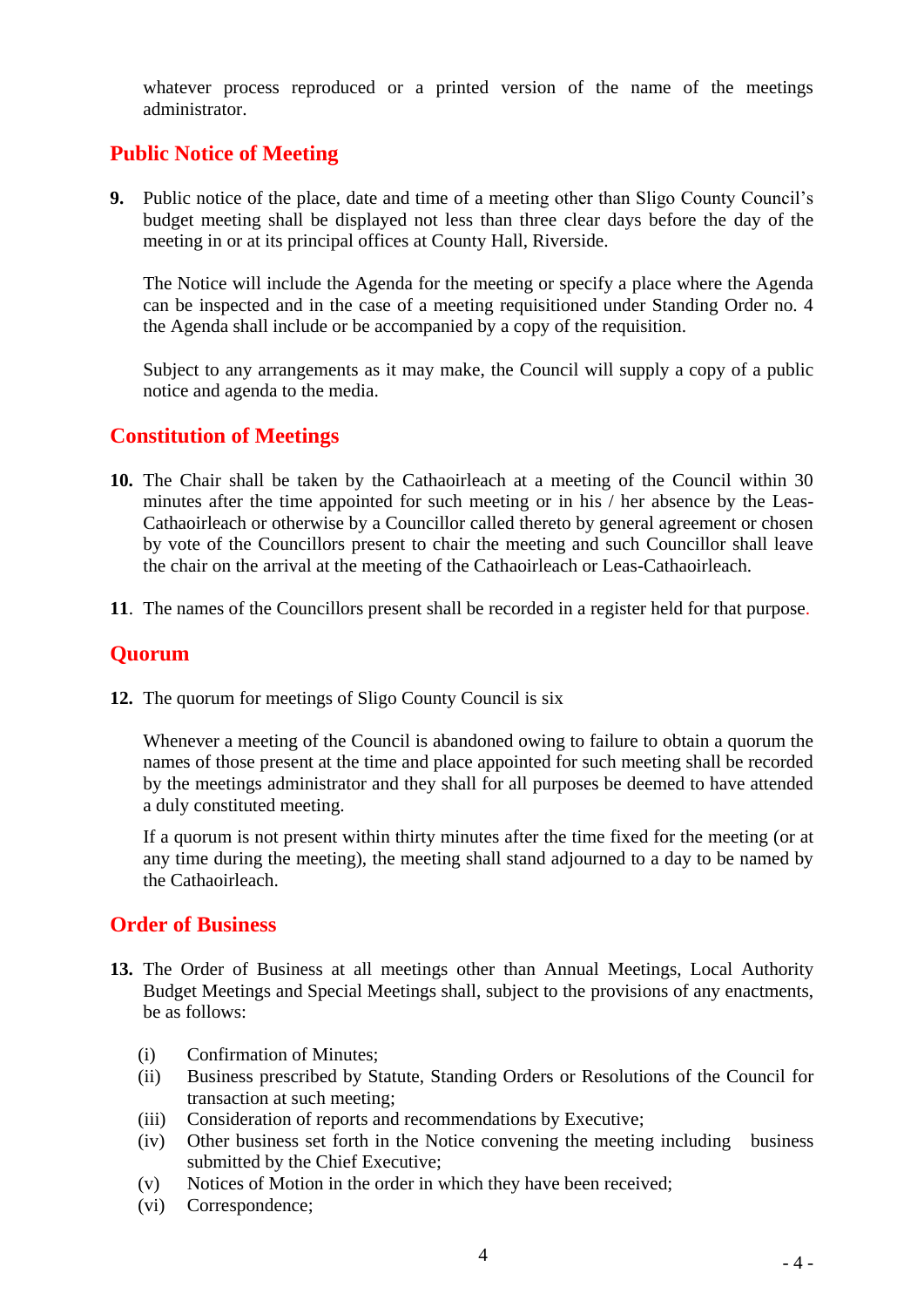- (vii) Matters arising (an item can be raised under this heading only by the Councillor who proposed the resolution in relation to it at the original meeting);
- (viii) Any other business;

In the case of a meeting convened for a special purpose the business specified in the Notification for such meeting shall be transacted and no other business.

At any ordinary meeting of the Council it shall be proper, if a majority of the Councillors present and voting so decide, to take an item for consideration out of the sequence of listing on the Agenda, provided always that such decision shall not affect any business required by Statute to be done before any other business at the meeting.

#### **Presentations**

**14.** Presentations by outside agencies or individuals shall be confined to one presentation per meeting, the position of said presentation on the agenda to be decided by prior consultation with the Cathaoirleach. The presentation shall not exceed ten minutes in duration except in exceptional circumstances with the permission of the Cathaoirleach.

#### **Minutes**

**15.** Minutes of the proceedings of a meeting of the Council shall be drawn up by the meetings administrator.

The Minutes shall include -

- (a) the date, place and time of the meeting,
- (b) the names of the Councillors present at the meeting,
- (c) the names of the senior employees present at the meeting,
- (d) reference to any report submitted to the Councillors at the meeting, decisions of the Council in relation to all motions, reports and recommendations submitted,
- (e) where there is a roll call vote, the number and names of Councillors voting for and against the motion and of those abstaining,
- (f) particulars of all resolutions passed at the meeting,
- (g) such other matters considered appropriate.

A copy of the minutes of a meeting shall be sent or given or transmitted by e-mail, or posted on the extranet, by the meetings administrator.

A copy of the minutes shall be provided to any person applying for them on payment of such reasonable sum, being a sum not exceeding the reasonable cost of supplying the copy, as may be fixed by the Council.

#### **Notice of Motions**

**16**. Every Notice of Motion dated and signed by the Councillor(s) giving it shall be delivered to the meetings administrator or transmitted by electronic mail to the dedicated email address and shall be recorded in the order of their receipt.

Only those Notice of Motions which have been received not later than 5.00 p.m. on the seventh day before the relevant meeting of the Council shall appear on the Agenda for that meeting. Where the  $7<sup>th</sup>$  day before the relevant meeting is a Bank Holiday, 5.00 p.m. on the previous working day shall apply.

Notice of Motions shall appear on the Agenda paper in the order in which they are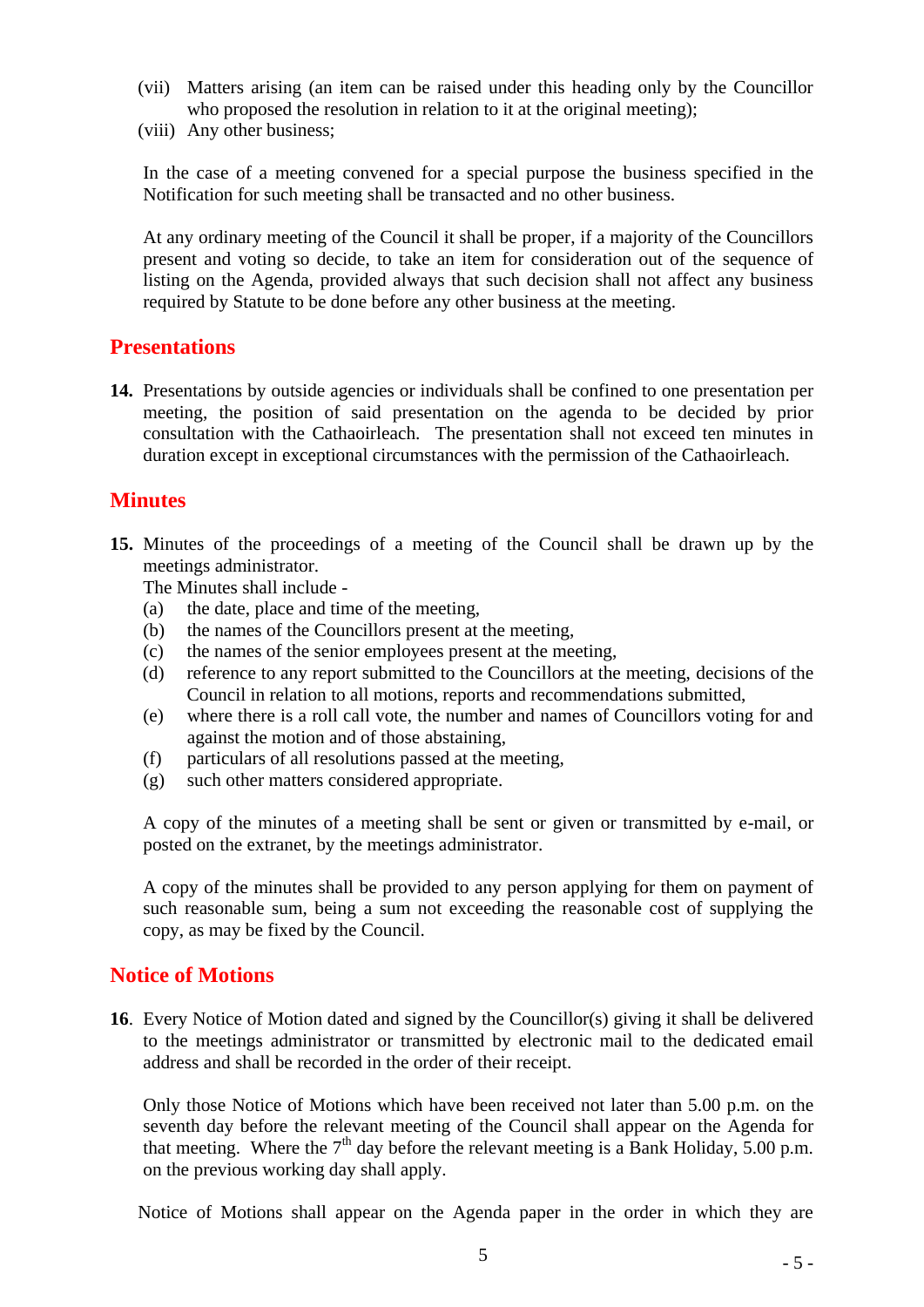received by the Meetings Administrator provided always that all motions relating to the statutory functions of the Council shall appear on the Agenda paper before motions dealing with matters which do not relate to statutory functions of the Council.

**17.** The Agenda shall not contain any motion which has been considered within the previous six months or any motion substantially similar to any motion considered within the previous six months. Any decision on what constitutes a substantially similar motion shall be decided upon by the Cathaoirleach.

A motion listed for consideration (or an amendment) before being considered by the Council shall be committed to in writing, signed by the Councillor proposing it and by the Councillor seconding it and handed to the Cathaoirleach.

Where any Notice of Motion is obviously out of order, illegal or contains unbecoming expressions, such a Notice of Motion shall be referred by the Meetings Administrator to the Cathaoirleach or Leas-Cathaoirleach.

Multiple Notice of Motions i.e. Motions which relate to more than one topic are prohibited. The decision of the Cathaoirleach or Leas-Cathaoirleach in such instances shall be final and binding**.**

**18.** No Councillor shall be permitted to have more than three motions on the Agenda for any one meeting with the exception of motions adjourned from a previous meeting. The maximum number of deferred motions per member shall be three.

#### **Motions to Amend or Revoke Resolutions**

**19.** A motion to revoke or amend a resolution of the Council can only be made on notice inserted in the Agenda, and such notice shall specify the resolution to be revoked or amended and furnish the terms of the motion to be made; but no such motion shall be allowed to appear on the Agenda to revoke or amend any resolution or substantially similar resolution of Council within six months of the date of the adoption of such resolution except with the written assent of not less than six Councillors. A resolution may not be revoked at the meeting at which it has been adopted.

It shall be necessary for adoption of a motion to revoke or amend a resolution of the Council that not less than one-half of the total number of Councillors vote in favour and subject to such other requirements as may be specified in Standing Orders and to any statutory requirements. This Standing Order dealing with revocation of resolutions cannot be suspended.

A resolution shall not be revoked where the original resolution was for the purpose of carrying out a statutory obligation or where the original resolution has been acted upon so as to involve the Council in a legal obligation or commitment.

**20.** Subject to Standing Order 18 any matter decided by the local authority by motion on notice or on the report of a committee shall not be re-opened within 6 months of the date of such decision.

#### **Motion for Purpose of Dealing with Urgent Business**

**21.** Notwithstanding any other provisions of these Standing Orders a motion may be proposed without notice for the purpose of discussing urgent business related to a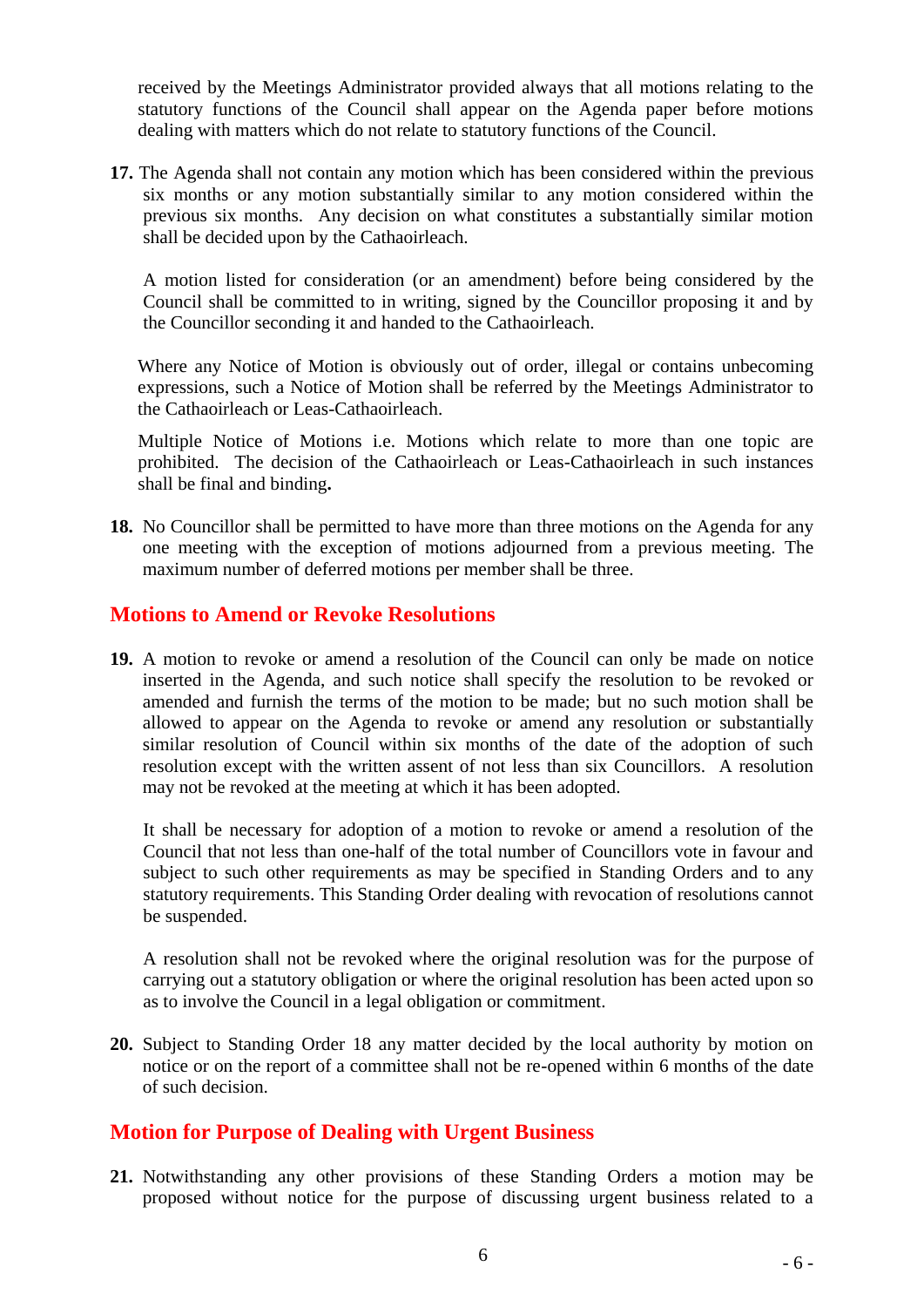function of the local authority, subject to the requirement that not less than one-half of the total number of Councillors vote in favour. The making of a statutory decision will require Notice to be given in accordance with Standing Orders. This Standing Order, dealing with urgent business, cannot be suspended.

#### **Adjournment of Council**

**22.** A motion for adjournment of the Council may be made at any time and shall be determined without amendment and without debate, except that the mover of the Motion of adjournment and the mover of the Motion immediately affected by it, may each address the Council for not more than five minutes on the question of the adjournment; and when the Motion for adjournment is adopted, the meeting will stand adjourned to a day then named or in the event of no such date being named, to the next occurring ordinary meeting.

Adjournment of the Council for the purposes of expressing sympathy will be for the duration of 15 minutes after which time the meeting will reconvene. The only exceptions to this rule will be in the event of the death of a member or former member of Sligo County Council.

A Special Meeting may be adjourned from time to time until its business is concluded.

#### **Motions and Amendments**

- **23.** A motion, notice of which stands in the Agenda and which has been proposed and seconded, may be withdrawn only on leave obtained from a majority of the Council present at the meeting at the request of the Councillor concerned.
- **24.** A motion may either be proposed by the Councillor in whose name it stands or if he or she be absent, by any Councillor authorised by him or her to propose it on his or her behalf, but unless so proposed, and in the absence of a request from the Councillor in whose name it stands to defer it, the motion shall be dropped and shall not again be set down in the Notice Paper except on fresh notice. A motion or an amendment when not seconded is dropped.
- **25.** An amendment which has been proposed and seconded may be withdrawn only on leave obtained from a majority of the Councillors present at the meeting at the request of the Councillor concerned.
- **26.** Every amendment shall be relevant to the motion on which it is moved and shall be either (a) to leave out words, (b) to leave out words and insert or add others, (c) to insert or add words. An amendment shall not be in order if it is equivalent to a direct negative or if it is not in fact an amendment of the motion it purports to amend.

When an amendment is moved to an original motion it shall be discussed and decided upon before any further discussion takes place on the original motion to which the amendment relates.

- **27.** Whenever an amendment on an original motion has been moved and seconded, no second or subsequent amendment shall be moved until the first amendment shall have been disposed of, but notice of any second or subsequent amendment shall first have been given.
- **28.** When an amendment is affirmed the original motion as amended becomes the substantive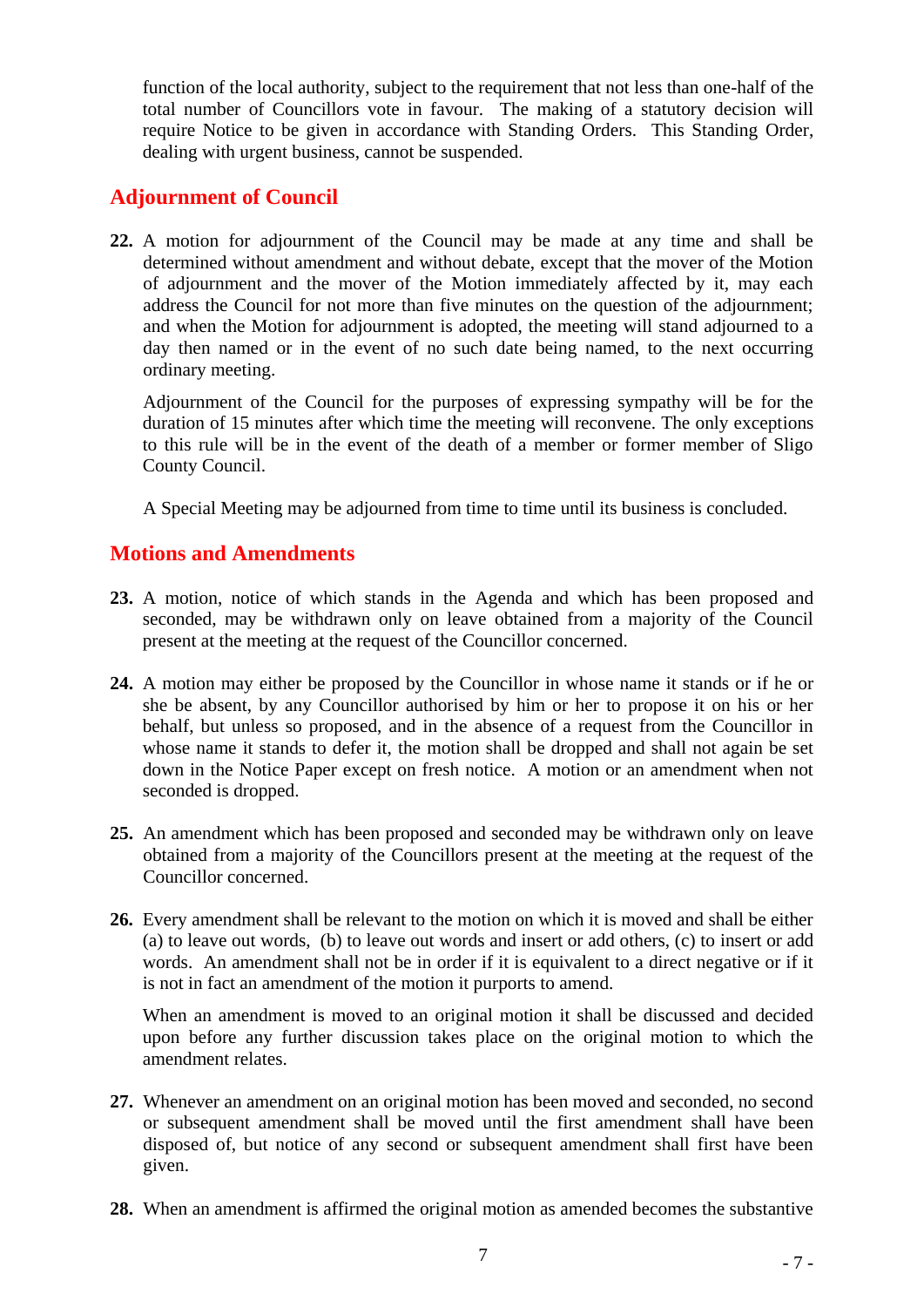motion upon which any further amendment, of which notice has been given, may be moved.

**29.** When an amendment is lost any further amendment, of which notice has been given, may be proposed, but only one amendment shall be at any time before the meeting and an amendment shall not be in order if the Cathaoirleach rules it to be substantially the same as an amendment already lost.

#### **Rules of Debate**

- **30.** Except with the permission of the Cathaoirleach no Councillor shall address the Council for more than five minutes. A Councillor may speak once upon any item on the Agenda or on any motion except a motion which is to be put without debate.
- **31.** The proposer of a motion has the right to reply whilst the motion remains before the Cathaoirleach and when the proposer replies the debate on the motion is closed.
- **32.** A Councillor may speak more than once on the same motion or amendment for the purpose only of submitting a point of order or making a personal explanation. The Cathaoirleach's decision in determining a point of order or personal explanation shall be final.
- **33.** The Cathaoirleach shall ascertain that a motion is seconded before the proposer is permitted to speak to it.
- **34.** A motion "that the Council proceed to the next business" may be made after any motion has been proposed and seconded. When made it shall be determined without amendment or debate and if it be affirmed the business interrupted by such motion shall not be proceeded with further at that meeting and, unless the Council otherwise determine, shall be adjourned to the next ordinary meeting. The motion to proceed to next business shall not be made more than once during the debate on any question.
- **35.** At any time during a discussion on a motion a Councillor may move "that the question be now put" and if such leave be given by the assent of the majority of those present and voting, the motion shall be put, subject to the right of reply by the proposer of the original or substantive motion.
- **36.** When two or more Councillors at the same time offer to speak, the Councillor called upon by the Cathaoirleach shall have precedence.
- **37.** A Councillor while speaking shall address only the Cathaoirleach.
- **38.** A Councillor speaking shall not be interrupted except upon a question of order, but may give way to a Councillor desiring to make a personal explanation.
- **39.** When a Councillor seeks to make a point of order, the Councillor then addressing the Cathaoirleach shall give way until the question of order has been determined by the Cathaoirleach, unless the former seeks to address the Cathaoirleach upon the question of order.

#### **Conduct at Meetings**

40. In accordance with Paragraph 13 of Schedule 10 of the of the Local Government Act, 2001, as amended by Schedule 3 of the Local Government Reform Act,2014, The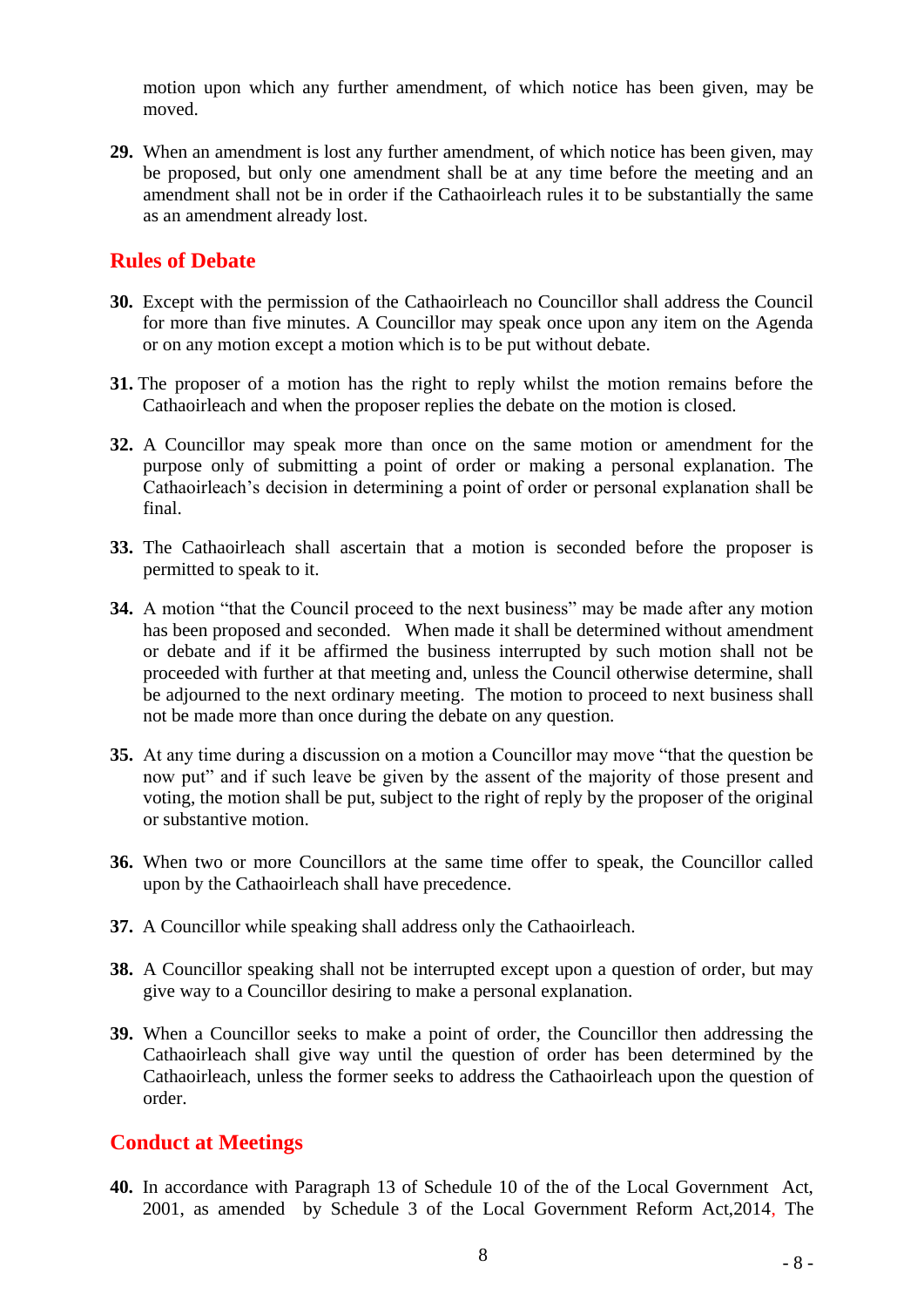Cathaoirleach is the sole judge of order in the Council and has authority to maintain order and enforce prompt obedience to his / her ruling. Council meetings shall be carried out in a dignified manner and in an atmosphere of respect for all concerned.

#### **Disorderly, etc behaviour**

- **41.** If at a meeting any member, in the opinion of the Chair notified to the members, misconducts himself or herself by persistently disregarding the ruling of the Chair, or by wilfully obstructing the business of the meeting, the Chair or any other member may move "That the member named be not further heard", and the motion if seconded shall be put and determined without discussion.
- **42.** If in the opinion of the Chair any member has been or is disorderly by persistently disregarding the ruling of the Chair, or by behaving irregularly, improperly or offensively or by otherwise obstructing the business of the meeting, and the Chair has conveyed his or her opinion to the members present by naming the member concerned, then the Chair or any member may move "that the member named leave the meeting" and the motion, if seconded, shall be put and determined without discussion.
- **43.** Where members decide that a member leave a meeting, that member shall immediately leave the meeting and shall not be entitled to speak or to take any further part in that meeting on that day.
- **44.** Where in the opinion of the Chair there is general disorder which impedes the orderly transaction of business or where a member against whom it was resolved in accordance with SO 42 that he or she leave the meeting refuses to do so, the Chair may adjourn the meeting for such period as he or she considers necessary in the interests of order.
	- **44A.** Where following a motion under SO 41 the member refuses to leave the meeting, and the meeting is adjourned under SO 43, a further motion may be put that the member concerned was the cause of the meeting being adjourned.
	- **44B**. If following a motion under SO 43A, the chair expresses the further opinion that the member has continued to
		- be disorderly by disregarding the ruling of the chair, or
		- behave irregularly, improperly or offensively, or
		- otherwise obstruct the business of the meeting, and

the chair expresses this opinion to the members present by again naming the member concerned, then the Chair or any member may move "that the member named be suspended for [a specified period]" and the motion, if seconded, shall be put and determined without discussion. The period specified in this motion shall be not less than one month and not more than 6 weeks.

- **44C.** Where at least two-thirds of the elected members present and voting decide that the member be suspended, he/she shall be suspended with immediate effect from all meetings of the Council and any committee of the Council, for the period specified in the motion.
- **44D.** If within 3 months of the end a period of suspension, where at least two-thirds of the elected members present and voting decide that the member concerned has again, or continued to
	- be disorderly by disregarding the ruling of the chair, or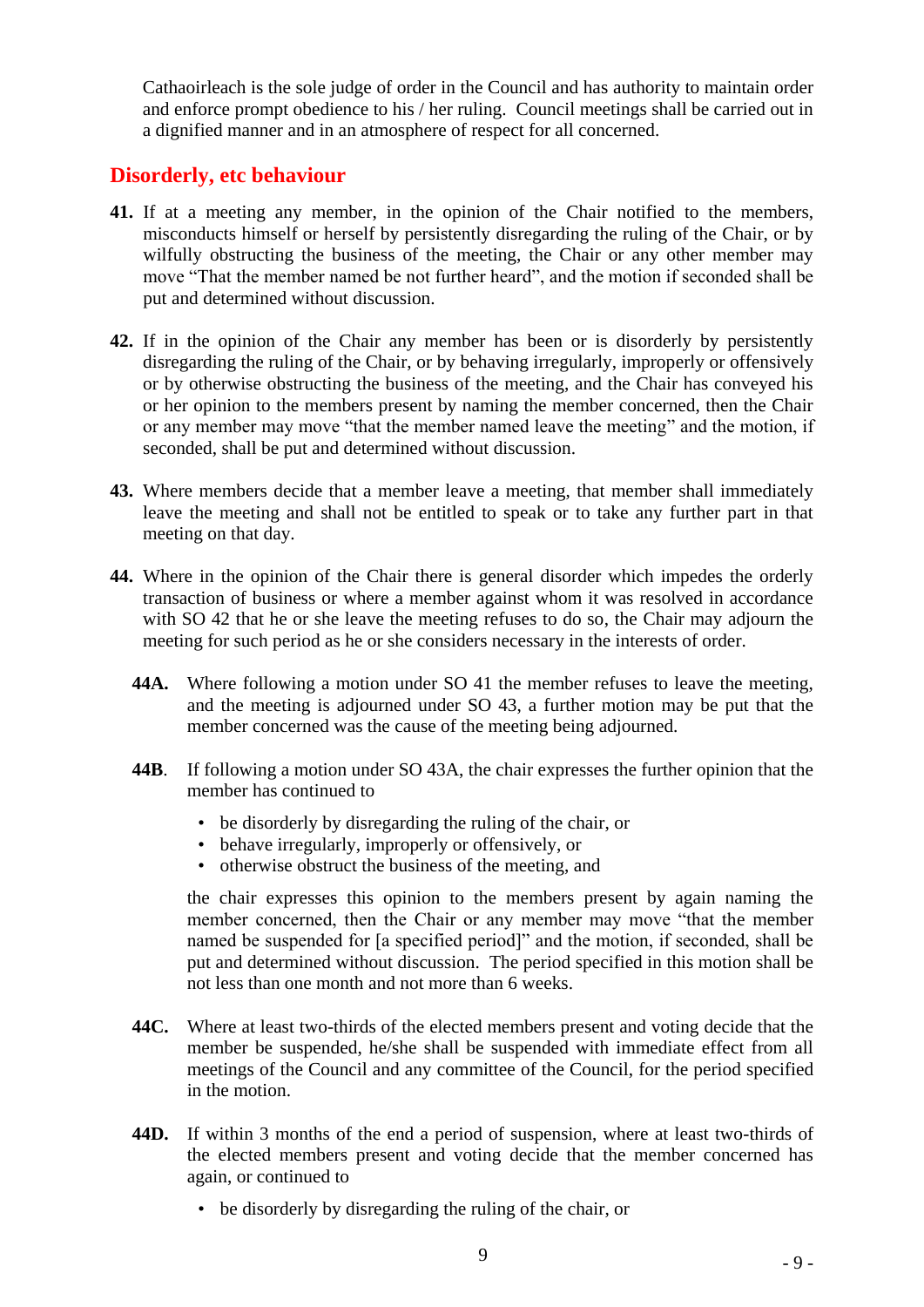- behave irregularly, improperly or offensively, or
- otherwise obstruct the business of the meeting,
- on the basis of a motion moved by the Chair or any member "that the member named be suspended for [a specified period]" in accordance with SO 43B, and the motion, if seconded, shall be put and determined without discussion, he or she shall be again suspended with immediate effect from all meetings of the Council and any committee of the Council, for a period of at least three months, but not exceeding six months.
- **44E**. Notwithstanding, SOs 43A to 43D, the Council members may at any meeting subsequent to the imposition of the suspension, and during the period of suspension, decide by resolution to lift a suspension. Such resolution, whether under SO15 or SO 20 shall be considered at the earliest point on the agenda possible, subject to the requirement under any enactment in relation to other specified business.
- **44F**. The chair shall indicate to the meeting that the chief executive has sought consultations on arrangements for the exclusion, or where necessary, removal from the meeting, of any member the subject of a motion under this part of the SOs. This shall be as a point of information only and there shall be no debate on this information.
- **45.** No member shall address the Chair, unless from one of the seats reserved to the use of members.

### **Deputations**

**46.** The Council may by resolution decide to receive a deputation. Subject to the direction of the Cathaoirleach two persons may speak on behalf of the deputation for not more than ten minutes in all.

A request for a deputation to be heard by the Council shall not be considered unless the subject matter to be raised be notified in writing on the motion of a member of the Council, or direct application by the body concerned, sent to the meetings administrator at least seven clear days before the date of the meeting.

The Council may, by resolution, decide to receive a deputation without notice, provided at least one-half of the Councillors present vote for the resolution.

The deputation may submit questions and be questioned by Councillors but shall not be entitled to ask questions or take part in any debate.

When the members of a deputation have addressed the meeting, they shall withdraw from the meeting, without prejudice to the general right of public attendance.

No discussion of the matter which is raised by the deputation shall take place until after the deputation has withdrawn from the meeting.

Requests for deputations which have local implications and which are more appropriately dealt with at local level shall following consultation with the Cathaoirleach be placed on the Agenda of the next meeting of the relevant Municipal District

Any persons mis-conducting themselves or interrupting the proceedings may be removed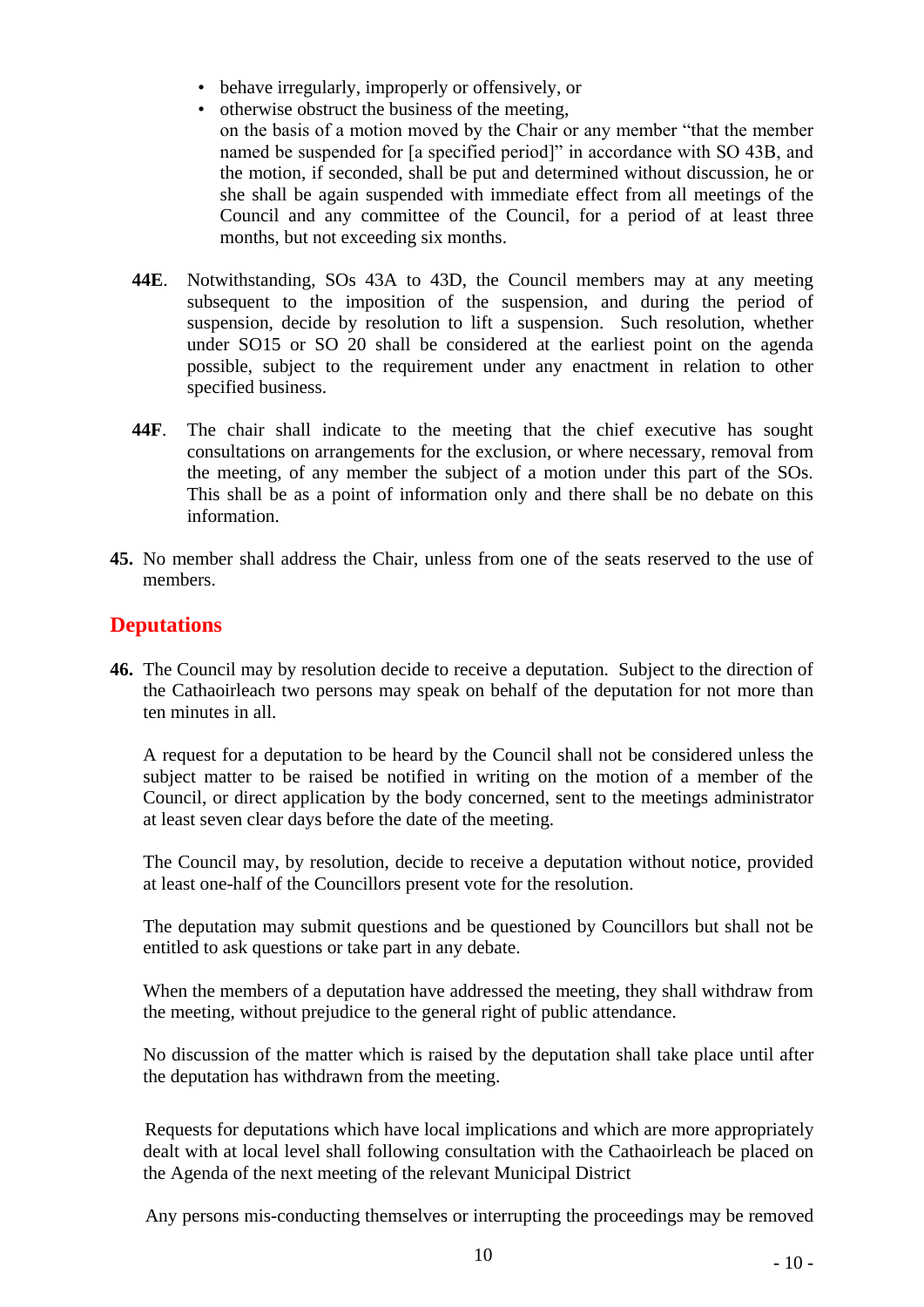on the direction of the Cathaoirleach.

Members of the public shall be required to remain silent and observe any direction given by the Cathaoirleach.

#### **Questions, Votes and Divisions**

**47.** Voting may be:-

- 1. By voice where it is obvious that the meeting is unanimous with no Councillor dissenting.
- 2. By a division, i.e. a regular count of the Councillors for or against the motion (or amendment)
- 3. By a division by electronic means.
- 4. When a roll-call is being taken Councillors shall vote in alphabetical order of their surnames. Where surnames are identical regard shall be had to alphabetical order of christian names.
- **48.** Where the Cathaoirleach has not formally declared the result of a vote, or is in doubt as to whether his / her declaration is right or wrong, s/he is entitled if s/he thinks fit to take a second vote on the matter, especially if s/he considers that through some misunderstanding the first vote did not properly represent the sense of the meeting at that time.
- **49.** Each Councillor present at a meeting of the Council shall have a vote unless prohibited by any enactment.

Where there is an equality of votes, the Cathaoirleach, except where otherwise provided by law shall have a second or casting vote.

**50.** Without prejudice to any enactment or other provisions of these Standing Orders requiring either the presence of a specified number or proportion of the Councillors or that a specified number or proportion should vote in favour for the doing of any particular act, all acts of the Council which are reserved functions or questions duly coming or arising before a meeting of the Council shall be determined - (a) by a majority of the Councillors present and voting or where there is an equality of votes, by a second or casting vote of the Cathaoirleach (which person shall have and may choose to exercise such a vote).

Standing Orders 46 - 49 cannot be suspended.

#### **Attendance of Public and Media**

**51.** Members of the public and representatives of the media are entitled to attend Council meetings. To that end, media outlets will receive notification of meetings including the agenda and where possible, pertinent reports.

Where the Council is of opinion that the absence of members of the public and representatives of the media from the whole or part of a particular meeting is desirable because of the special nature of the meeting or of an item of business to be or about to be considered at the meeting or for other special reasons, the Council may, by resolution, in respect of which at least one-half of the total number of Councillors vote in favour, decide to meet in committee for the whole or part of the meeting concerned.

The resolution in this instance shall indicate in a general way the reasons for the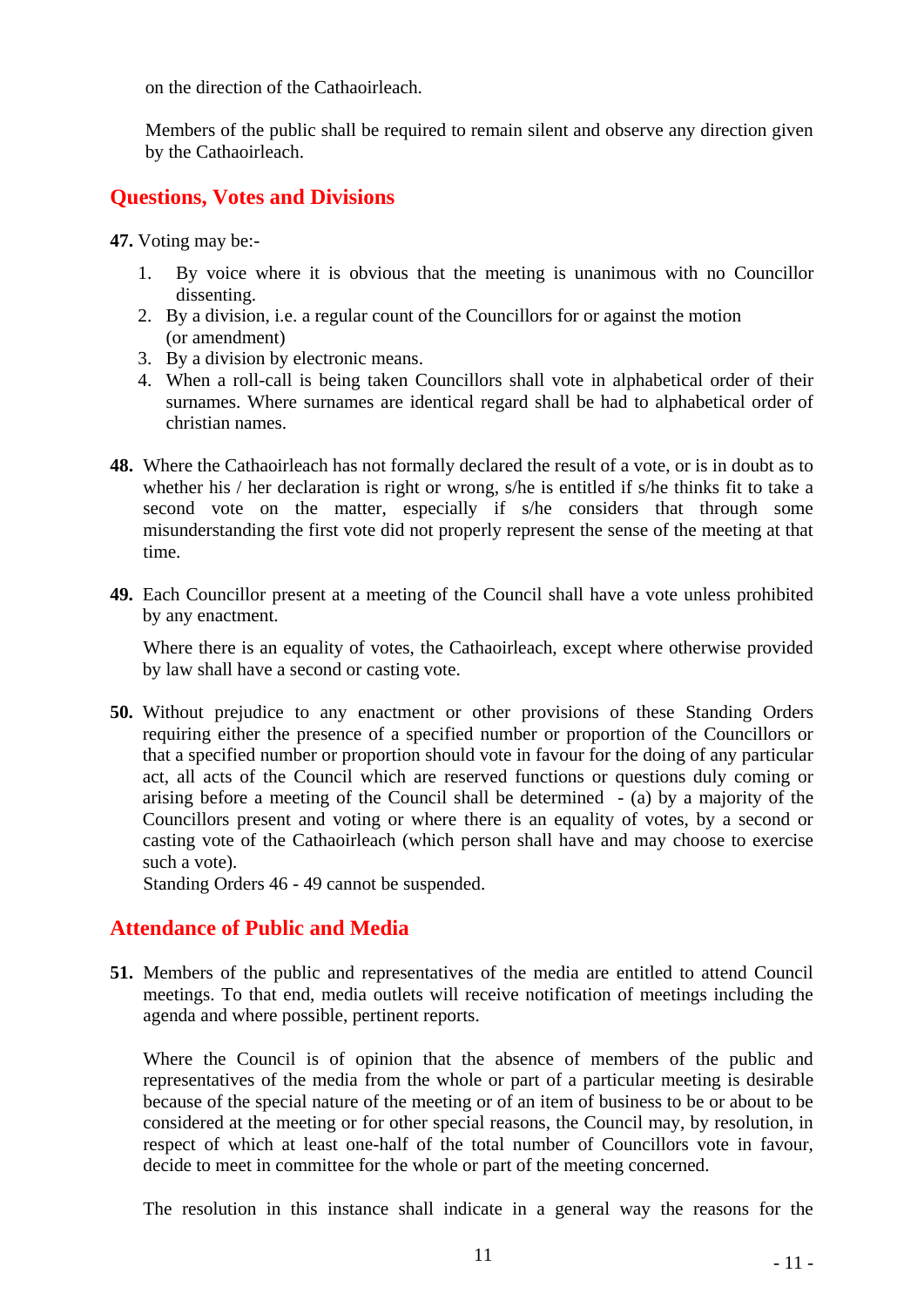resolution and those reasons shall be recorded in the minutes of the meeting.

**52.** Members of the public and representatives of the media will occupy the parts of the Meeting Room allotted to their use.

The right of the public and the media to attend Council meetings shall be regulated taking into consideration available space and observance of rules governing conduct.

**53.** Members of the public shall be seated and maintain silence and observe any directions given by the Cathaoirleach or by any employee in attendance upon the Council. Such employees are responsible for the execution of all measures necessary for the maintenance of order and decorum in and about the Chamber.

If a member of the public interrupts a meeting at any time or endeavours, without the permission of the Council to address a Meeting, the Cathaoirleach shall warn him or her and if the interruption continues shall order that person's removal.

In the case of a general disturbance in any part of the Meeting Room open to the public, the Cathaoirleach shall order that part to be cleared.

- **54.** While the Council may make arrangements for the broadcasting or webcasting of its meetings, no external recording, broadcasting or photography arrangements will be facilitated without the prior approval of the Council.
- **55.** The use of mobile phones shall not be permitted at meetings of the Council.

## **COMMITTEES**

#### **Strategic Policy Committees**

**56.** Sligo County Council's Strategic Policy Scheme was adopted at its meeting on 1st December 2014.

#### **57. Role and Objectives**

The SPC system is intended to give Councillors and relevant sectoral interests an opportunity for full involvement in the policy making process

The primary role of the SPC, as a Committee of the Council, is to consider matters connected with the formulation, development, monitoring and review of policy which relate to the functions of the Council and advise the Council on those matters.

The work of the SPC will be supported by the relevant Director of Services and their staff. The SPC chair and Director of Services will work together to focus the work of the SPC on relevant policy issues through the organisation of agendas, identification of strategic issues, supply of reports and necessary background material to inform the SPC.

#### **58. Structure and composition**

The structure of Sligo County Council's Strategic Policy Committees is as follows:

SPC 1 - Housing & Corporate

SPC2 - Environment & Infrastructure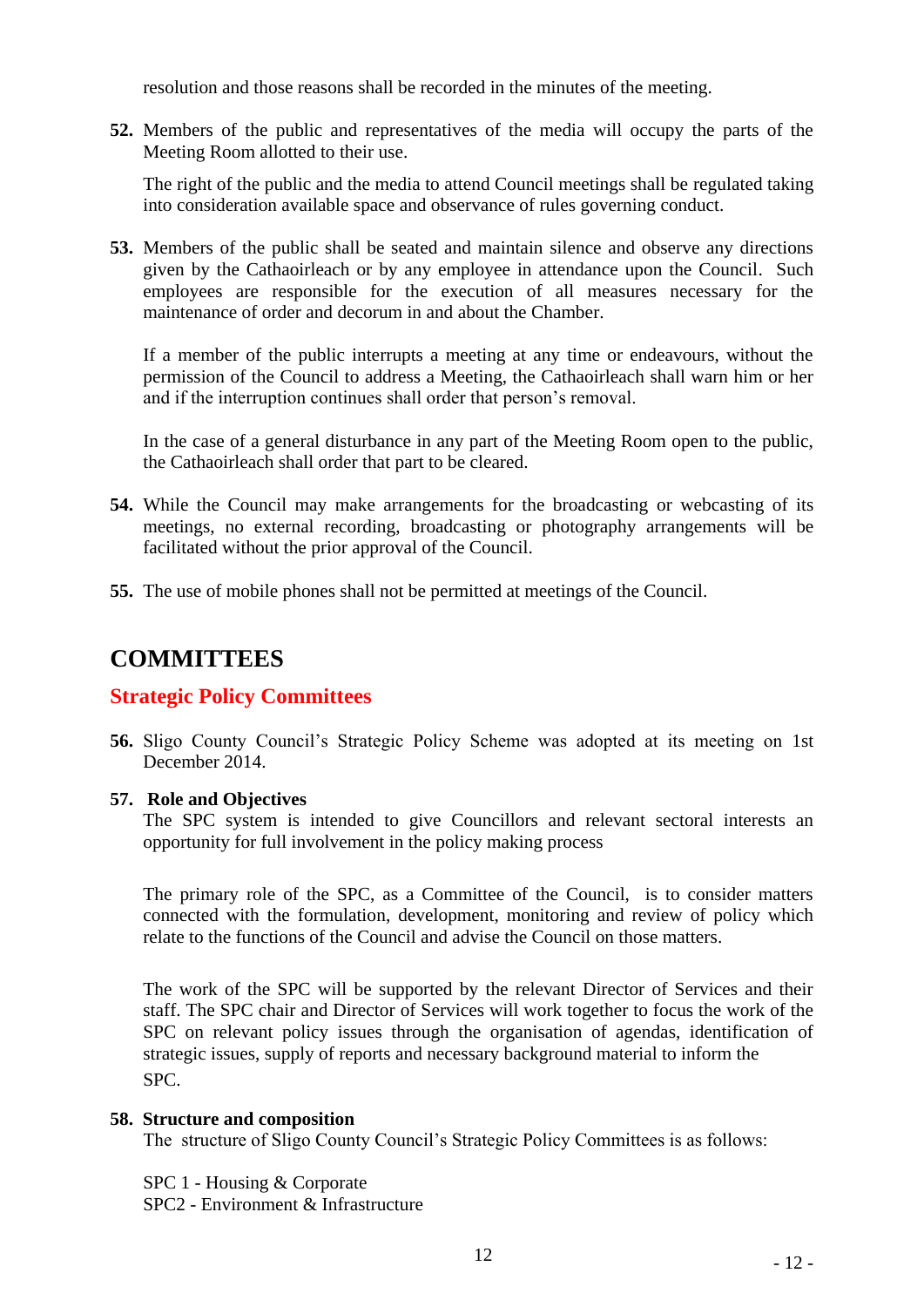SPC 3 - Planning, Community & Economic Development, Arts & Culture SPC 4 - Climate Change

Each SPC must have as a minimun total membership of nine, and one-third of membership must be drawn from sectoral interests. The appointment of sectoral interests to the SPC is a reserved function.

The composition of the SPC's is:

- SPC 1 6 elected members 4 nominees from sectoral interests
- SPC 2 6 elected members 4 nominees from sectoral interests
- SPC 3 8 elected members and 5 nominees from sectoral interests
- SPC 4 6 elected members and 4 nominees from sectoral interests

#### **59. Chair and membership**

The chairs are appointed by the full council for a minimum period of three years, which may be renewed by the Council or they may hold the position for the lifetime of the Council.

Membership of the SPCs, both councillors and sectoral representatives, shall be for the lifetime of the Council. Casual vacancies which arise will be filled by the sector involved. Nominating bodies may also de-select their nominees.

#### **60. Quorum**

The quorum for meetings of SPC 1 is four members The quorum for meetings of SPC 2 is three members The quorum for meetings of SPC 3 is five members The quorum for meetings of SPC 4 is four members

The SPC Meetings Administrator to provide for the attendance of two elected representatives and one sectoral representative when determining the meeting quorum

Each member of Sligo County Council should, as a matter of equity and good practice be a member of at least one SPC.

Councillors may not be nominated to represent sectoral interests.

SPC Membership for Councillors should be for the lifetime of the Council.

A person ceasing to be a Councillor would automatically cease membership of the SPC.

A councillor should not serve on more than two SPCs insofar as possible.

SPC councillor membership should reflect the proportionality and the distribution of elected representation on the full council. It is also important that the SPC membership should, as far as it is practical, be representative of each of the municipal districts in the local authority.

Sligo County Council respects the requirements for Gender Balance in relation to the formulation of the SPCs and in so far as possible will ensure that this occurs in the nomination of members of the Council to the SPCs.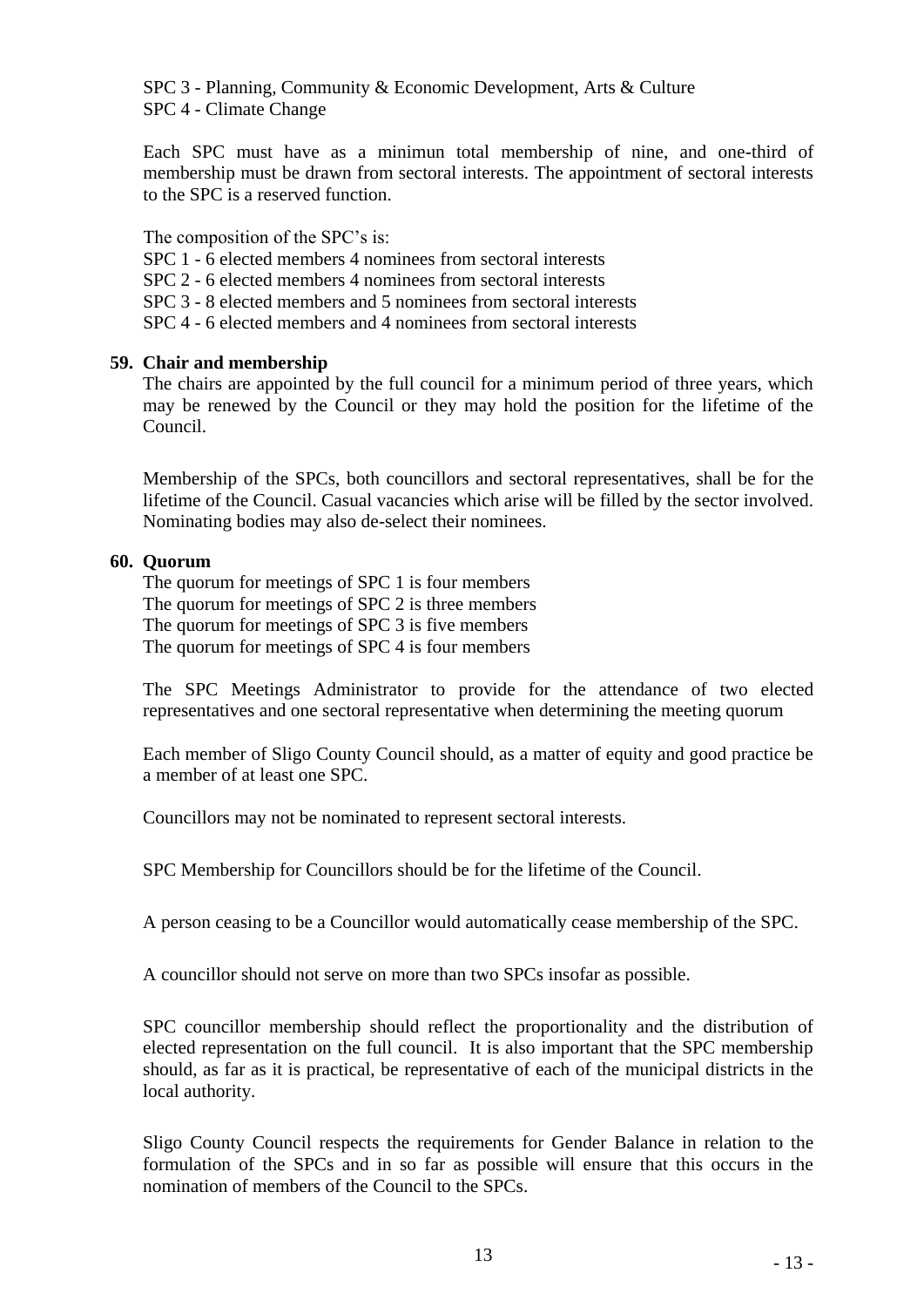The allocation of SPC chairs should also reflect equitably the spread of elected representation on the council, including, as far as it is practical, be representative of each of the municipal districts in the local authority.

#### **61. Operation and administration**

A calender of SPC meeings should be agreed at the start of each year. They will meet as frequently as necessary and at least once every quarter. Each SPC will arrange its own business and proceedings, including the fixing of dates, times and venues of meetings.

The SPC Chair and relevant Director of Services should meet well in advance of an SPC meeting to clarify the agenda for the forthcoming meeting and to agree on objectives and what they would like as expected outcomes.

SPC meeting documentation will be circulated to SPC members two weeks in advance of meetings, and additionally, agenda and minutes should be circulated to SPC members and other councillors in a county council area.

The Chief Executive is required to advise and assist the SPC generally with regard to the performance of the functions of the SPC, including when requested to do so by the SPC members. Normally, where the views expressed at the SPC meeting require the particular attention of the Chief Executive, the SPC Chair will identify these for the Director of Services for onward transmission to the Chieft Executive and other local authority staff as appropriate.

#### **Corporate Policy Group**

**62.** Under Section 133 of the Local Government Act, 2001m as amended by Section 48 of the Local Government Reform Act, 2014, the Cathaoirleach of the Council and the Chairpersons of the Strategic Policy Committees shall form the Corporate Policy Group, which shall meet as often as required under the chairmanship of the Cathaoirleach and shall provide a forum for discussion of policy affecting the whole Council.

The Policy Group shall include a member of each Municipal District. If at any time this is not the case, a member of the Municipal District concerned shall be selected by the members of the relevant Municipal District to be a member of the Policy Group. Failing such selection, the Cathaoirleach of the Municipal District concerned or such other member as the Cathaoirleach may select shall be a member of the Policy Group.'"

#### **Committees – General**

**63.** The Council may appoint a Special Committee for a specific purpose. When appointing such a Committee it shall at the same time determine the number and names of members to constitute such Committee and shall also fix the quorum which shall not be less than three. The term of office of a Special Committee shall be for such period as the Council may determine when appointing the Committee.

- **64.** Every Special Committee at its first meeting shall appoint a Chairperson from its members and, where practical, fix the day and the hour of future meetings.
- **65**. In the election of Committees, candidates shall be proposed and seconded and if the number so proposed and seconded does not exceed the number of vacancies, those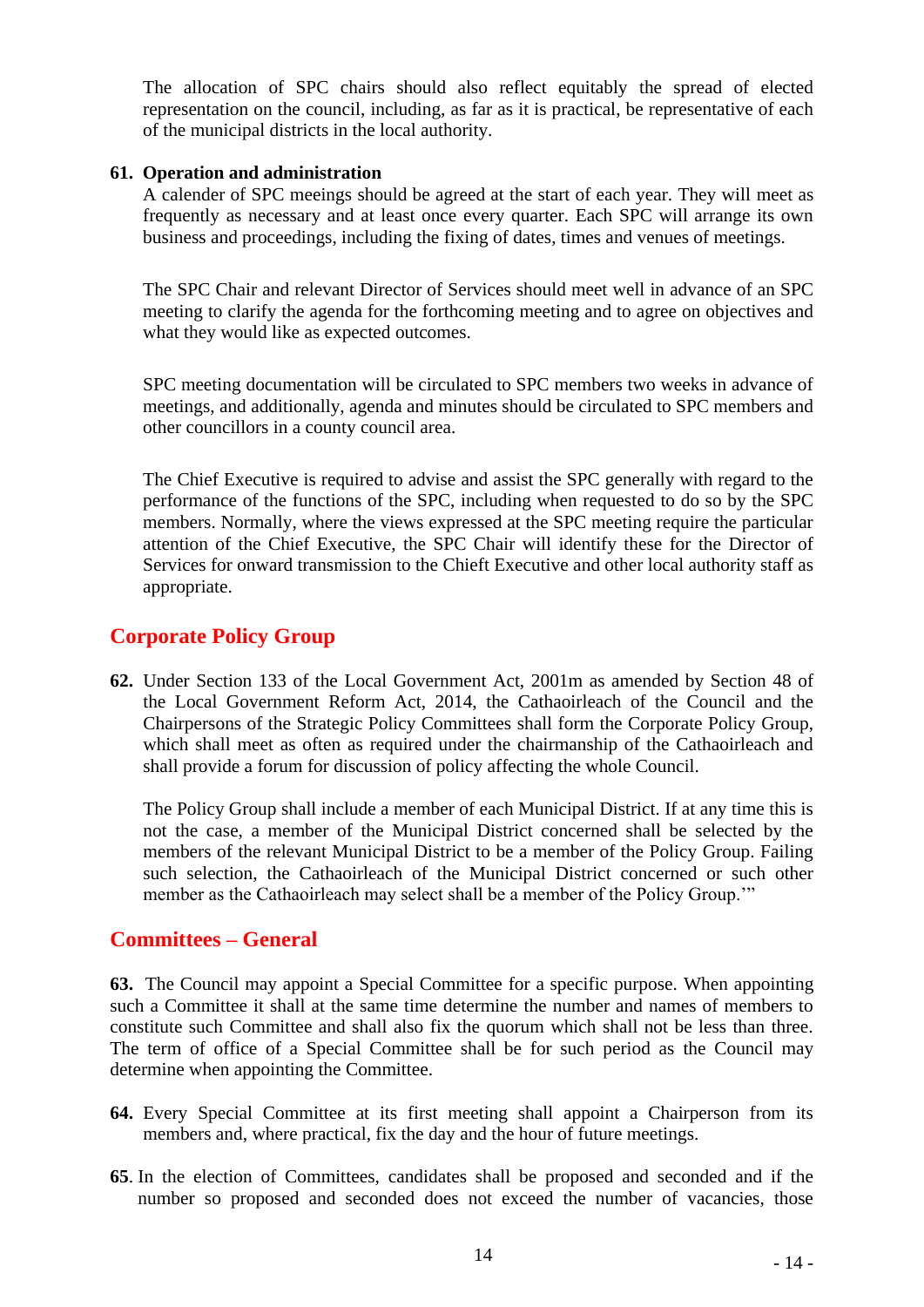proposed and seconded shall be declared elected. Should the number of those proposed and seconded exceed the number of vacancies, a vote shall be taken, and the procedures shall be as follows:

Where the number of candidates nominated exceeds by one the number of vacancies to be filled, the candidate who has received the lowest number of votes shall be eliminated and the remaining candidates shall be declared elected.

Where the number of candidates or continuing candidates exceeds by two or more the number of vacancies to be filled, the candidate who has received the lowest number of votes shall be eliminated and a vote shall be taken as between the continuing candidates. Every candidate shall be entitled to vote for a number of candidates not exceeding the number of vacancies. This procedure shall be repeated as often as is necessary.

Notwithstanding anything contained above, the provisions of paragraph 18 of schedule 10 of the Local Government Act, 2001, and the requirements of any other enactment will apply to appointments to committees.

- **66.** Whenever a vacancy occurs in the membership of any Committee of the Council, by reason of the death, resignation or disqualification of a member, such vacancy shall be filled as soon as circumstances permit, by the Council after due notice.
- **67.** In a Committee, a motion or amendment may be proposed without a seconder, and a member may speak more than once to any question, but otherwise the Rules of Order of the Council, so far as they are conveniently applicable, shall govern all proceedings of Committees, and the Councillor in the Chair at any meeting of a Committee shall determine questions of order.
- **68.** Every Committee in the whole of its proceedings shall unless otherwise provided for be governed by the Standing Orders or Resolutions of the Council affecting such Committee.
- **69.** A copy of every Report of a Committee to be submitted to the Council shall, before the submission thereof, be transmitted to every member of the Council at least three days before Council Meetings, save in cases of urgency when reading of the Report to Council shall suffice.
- **70.** Save for meetings of the Corporate Policy Group and such other Committees as the local authority may specify from time to time, representatives of the media and the public may be present at meetings of Committees of the Council.
- **71.** When confidential matters are under discussion, Committees may decide to exclude such representatives from the meeting or the relevant portion of the meeting.
- **72.** The meetings administrator shall summon a meeting of any Committee at the request of the Cathaoirleach of the Committee, or any three of its members, or whenever the meetings administrator deems it necessary in special circumstances that such Committee shall meet.
- **73.** The Cathaoirleach of the Council shall be ex-officio a member of every Committee and every Sub-Committee except those where membership is fixed by Statute.
- **74.** In the absence of the Cathaoirleach, the Chair shall be taken by any Council member of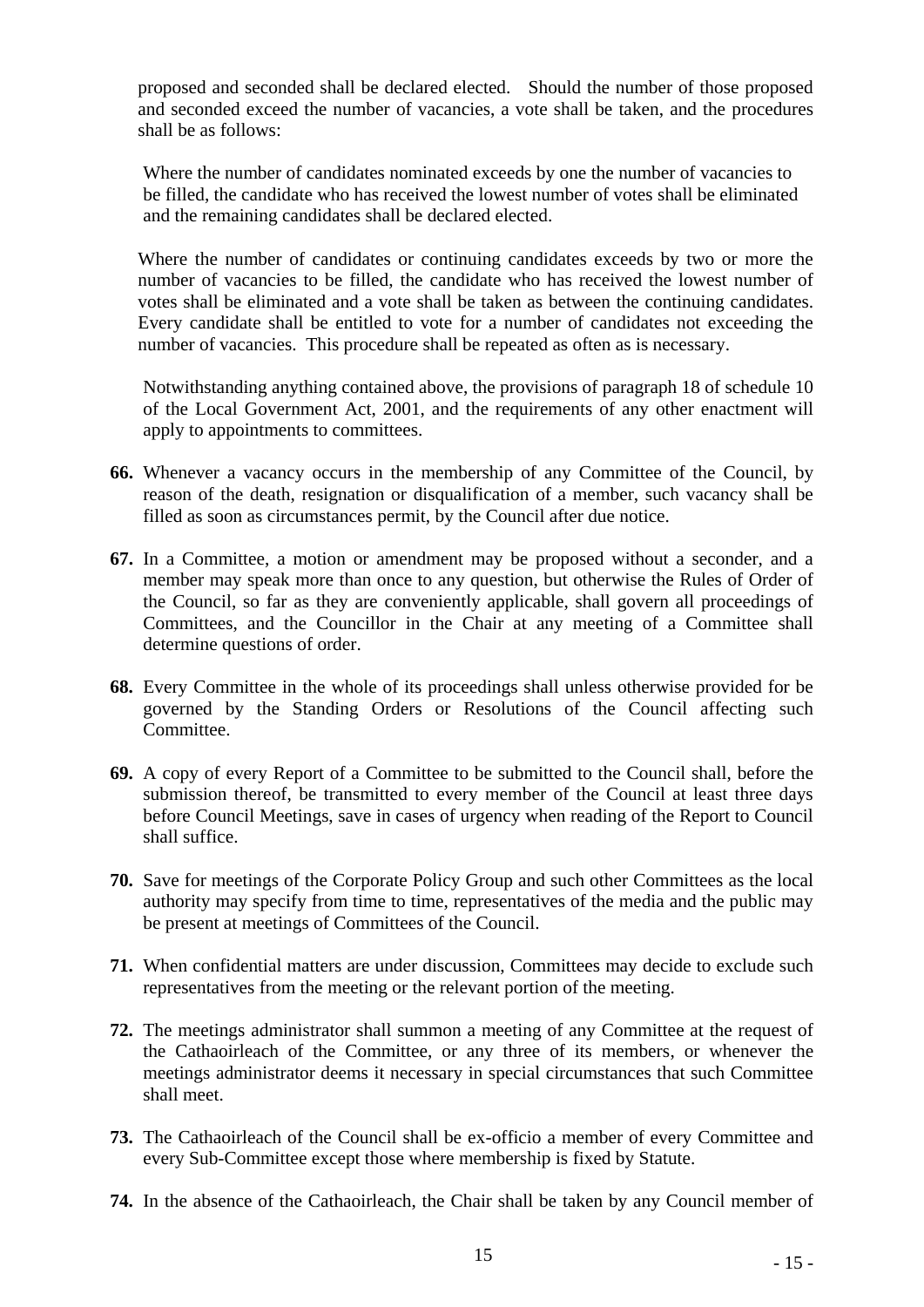the Committee agreed at the meeting.

- **75.** The Chair of each Committee shall be responsible to the Council for the general management of the business entrusted to such Committee.
- **76.** Committees may appoint Sub-Committees from their number to facilitate the transaction of business, who shall report to the Committee, but such Sub-Committee shall not have the power to transact any business without express authority from the Committee.
- **77.** The Council may resolve itself into a Committee of the whole Council for the transaction of business to be specified in the Resolution.
- **78.** The decisions of the Committees of the Council shall not become binding, except where otherwise provided in the Standing Orders, until approved by the Council, unless the Council specifically empowers these Committees to deal (without further reference to it) with certain matters, subject to the appropriate legal provisions.
- **79.** A Committee may by majority decision decide that an item be put forward for consideration of the Council at the next Ordinary Meeting applying.

#### **Suspension of Standing Orders**

**80.** Subject to the provisions and requirements of the Act, or of any other enactment, any Standing Order, except Nos. 18, 20, 46 to 49 may at any time be suspended on a motion proposed without notice for the purpose of enabling any specific business defined in the suspensory motion to be considered and dealt with by the Council, subject to the requirement that at least two-thirds of the members present vote in favour.

#### **Casual Vacancy**

**81.** A casual vacancy shall be filled in accordance with Section 19 of the Local Government Act, 2001.

Where the person causing the casual vacancy was a member of Registered Political Party at the time of his or her election or co-option the casual vacancy shall be filled by the cooption by the local Authority of a person to fill the vacancy subject to such person being nominated by the same Registered Political Party as the councillor who caused the casual vacancy.

Where the person causing the casual vacancy was a non-party candidate at his or her election or co-option to Sligo County Council, the vacancy shall be filled by the cooption by the local authority of a person to fill the vacancy. The person proposed for cooption shall be selected in the following manner:-

(a) A non-party councillor may furnish the Meetings Administrator with a sealed envelope containing a list of nominee(s) in order of preference who are available and willing to fill any casual vacancy caused by him or her. The envelope shall be maintained in the custody of the Meetings Administrator and may from time to time be updated by the furnishing of a replacement envelope to the Meetings Administrator containing a revised list. The nomination(s) shall have effect from the date of receipt of the envelope by the Meetings Administrator and the envelope last received prior to the occurance of the casual vacancy shall be applicable. The person proposed for co-option to fill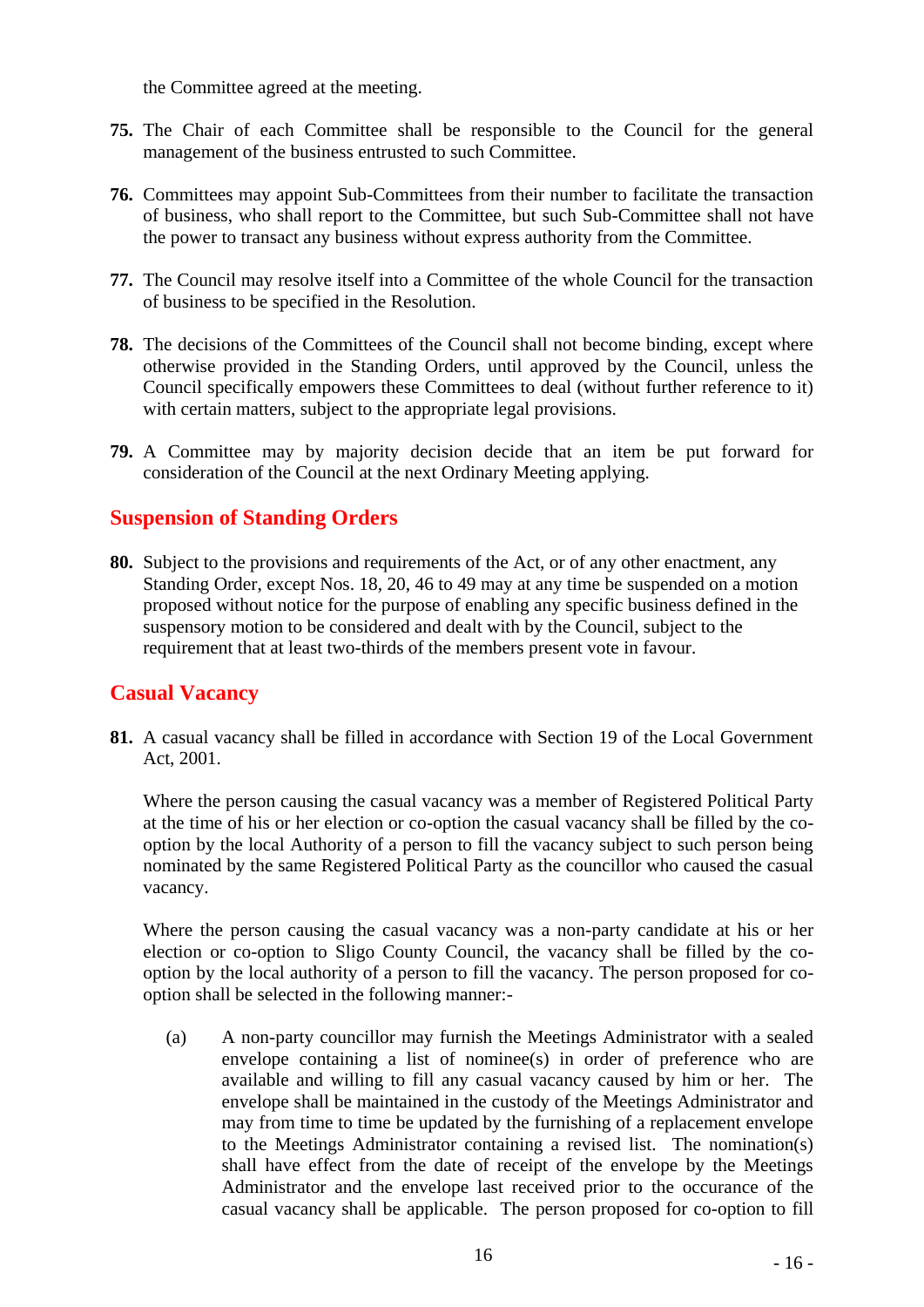the casual vacancy shall be the first available person so nominated in the order of preference appearing on the list of nominee(s) contained in the said envelope.

(b) In the event of the non-party Councillor failing to submit such nomination(s) or any of the nominee(s) refusing to accept such nomination(s) or being otherwise unavailable, the vacancy shall be filled by resolution of the Council from amongst the candidates proposed and seconded by the councillors at their discretion.

#### **Miscellaneous**

- **82.** A Councillor or Councillors appointed to outside bodies and boards may from time to time submit reports to the Council on matters arising in such bodies or boards which have relevance to the Council and shall in any event do so in accordance with the requirements of Section 141, Local Government Act, 2001.
- **83.** Sligo County Council may, by resolution, for which at least one half of the total number of members vote in favour, amend or revoke Standing Orders and make new Standing Orders.

#### **Seal of the Council**

- **84.** The Common Seal of the Council shall be in the custody of the Meetings Administrator and secured by lock, the key of which shall also be in the custody of the Meetings Administrator.
- **85.** The Official Seal of the Council shall be affixed by the Chief Executive or his/her delegated employee to deeds and documents requiring to be sealed in the presence of the Cathaoirleach or any nominated employee for that purpose by the Council.

#### **Revocation and Commencement**

These Standing Orders shall come into operation on the **2nd November, 2020** and all Standing Orders previously made by the Council in respect of Council meetings and not already revoked shall be revoked with effect from that date.